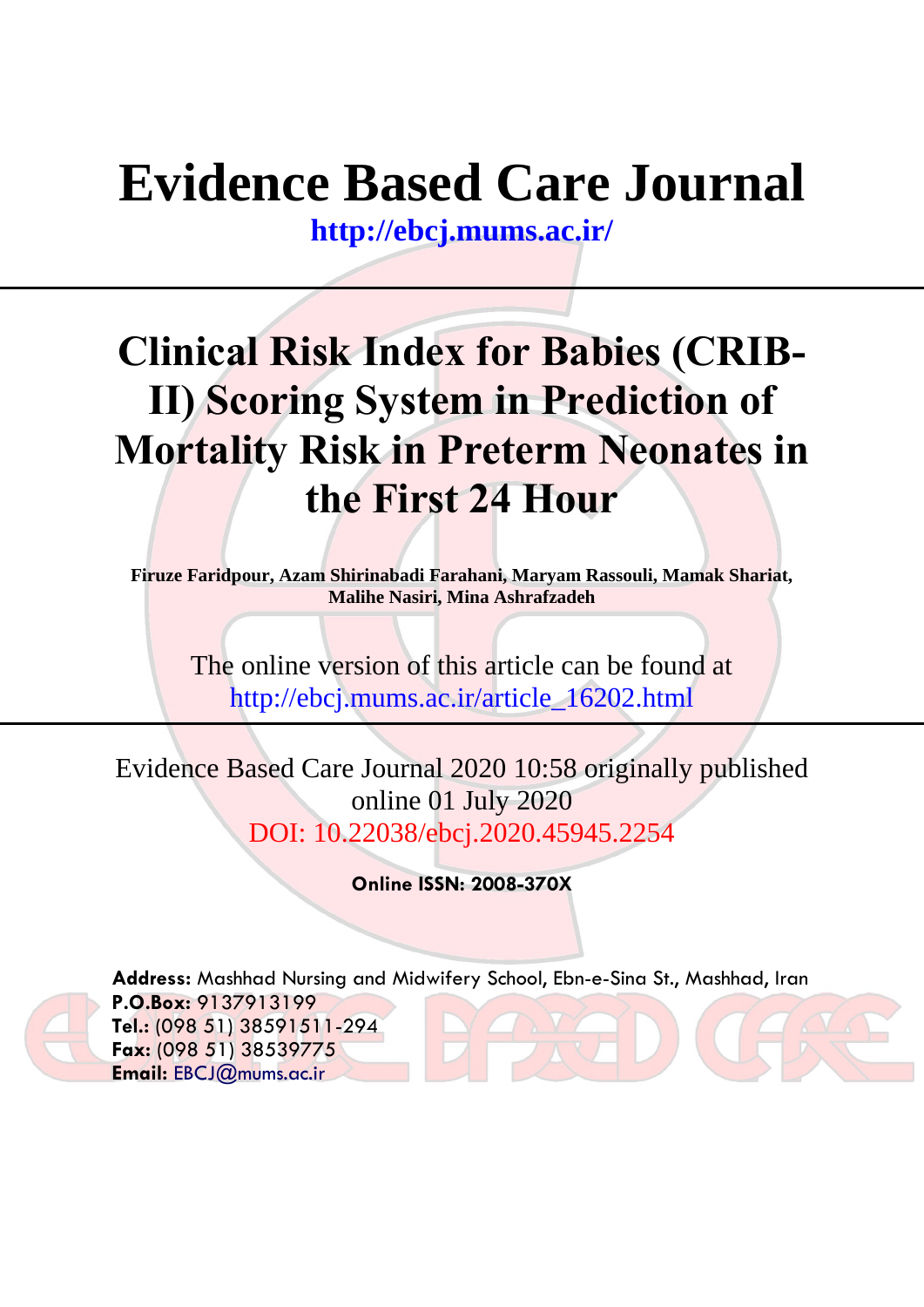

**Evidence Based Care Journal** 

Original Article



## **Clinical Risk Index for Babies (CRIB-II) Scoring System in Prediction of Mortality Risk in Preterm Neonates in the First 24 Hour**

**Firuze Faridpour<sup>1</sup> , Azam Shirinabadi Farahani2\*, Maryam Rassouli<sup>3</sup> , Mamak Shariat<sup>4</sup> , Malihe Nasiri<sup>5</sup> , Mina Ashrafzadeh<sup>6</sup>**

**Received**: 02/02/2020 **Accepted**: 19/07/2020

Evidence Based Care Journal, 10 (2): 58-63

## **Abstract**

**Background:** The scoring systems evaluate neonatal outcomes based on perinatal factors in the Neonatal Intense Course Unit (NICU).

**Aim:** This study aimed to predict mortality risk in preterm neonates for the first time, using the Clinical Risk Index for Babies (CRIB II).

**Method:** This cross-sectional, descriptive-analytical, longitudinal study was conducted on 344 preterm neonates with the gestational age of 23-32 weeks and birth weight of 500-1500 g in a referral center in Tehran, Iran, from winter 2016 to spring 2017. Some neonatal variables were completed within the first 12 h of life, and the final scores were calculated based on CRIB II. Then, the correlation of these variables with mortality outcome was evaluated using logistic regression. Sensitivity, specificity, and positive and negative values were also calculated via SPSS software (version 23).

**Results:** According to the results, 253 (73.57%) neonates, including 122 girls (48%), survived in the first 24 h after birth. The total CRIB II score in the surviving neonates was  $6.1\pm2.6$ . The area under the receiver operating characteristic curve was estimated at 0.84 with the cut-off point of 8.5. In addition, the sensitivity, specificity, positive predictive value, and negative predictive value of the CRIB II system were obtained as 75%, 78%, 55%, and 89.5%, respectively. The results revealed a significant correlation between the CRIB II score and mortality outcome. In this regard, an increase in the CRIB score coincided with a  $0.67$  increase in the risk of death (OR=1.671, P<0.001).

**Implications for Practice:** Based on the findings of the present study, CRIB II can be concluded to be an appropriate scoring system. Consequently, the result of this tool can be used for routine investigations.

**Keywords:** CRIB II, Mortality risk prediction, Preterm newborn

2. Assistant Professor, Department of Pediatric and Neonatal Intensive Care Nursing, School of Nursing and Midwifery, Shahid Beheshti University of Medical Sciences, Tehran, Iran

- 5. PhD in Biostatistics, Department of Biostatistics, Nursing and Midwifery School, Shahid Beheshti University of Medical Sciences, Tehran, Iran
- 6. MSc in Nursing, Department of Pediatric and Neonatal Intensive Care Nursing, Nursing and Midwifery School, Shahid Beheshti University of Medical Sciences, Tehran, Iran

<sup>1.</sup> MSc in Nursing, Department of Pediatric and Neonatal Intensive Care Nursing, School of Nursing and Midwifery, Shahid Beheshti University of Medical Sciences, Tehran, Iran

<sup>3.</sup> Professor, Department of Pediatric and Neonatal Intensive Care Nursing, Nursing and Midwifery School, Shahid Beheshti University of Medical Sciences, Tehran, Iran

<sup>4.</sup> MD in Reproductive Health, Maternal, Fetal, and Neonatal Research Center, Tehran University of Medical Sciences, Tehran, Iran

<sup>\*</sup> Corresponding author, Email: farahani1381@yahoo.com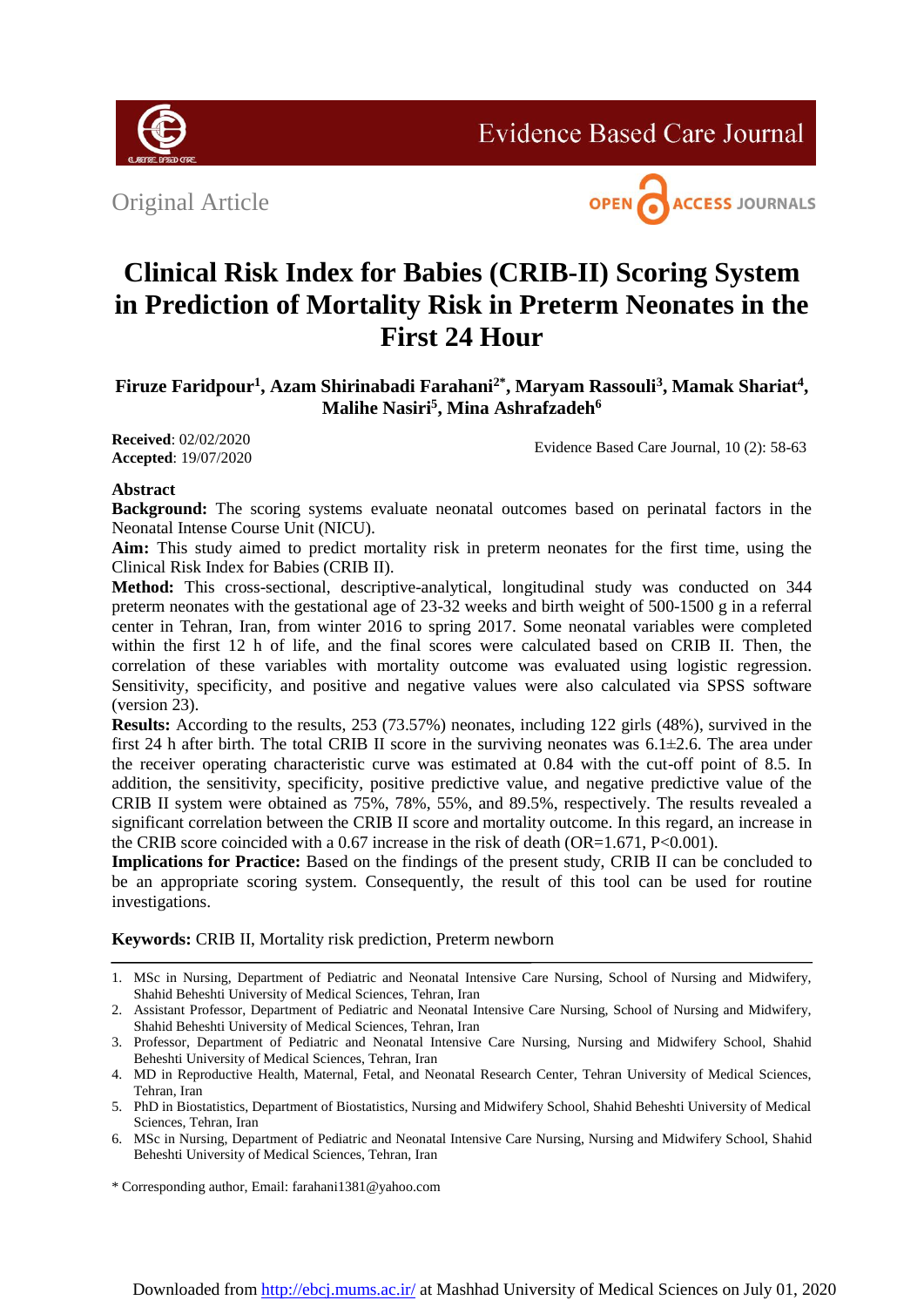## **Introduction**

The neonatal period (i.e., the first 28 days of neonatal life) is the time during which the newborns are exposed to high risk owing to their transition from intrauterine to extrauterine life. Accordingly, this period of life has a high mortality rate (1, 2). According to the World Health Organization, the neonatal mortality rate is 28 per 1,000 live births in the world and 19 in Iran (3). Preterm birth is a leading cause of mortality among neonates and children under five years of age across the world (4, 5). As a result, morbidity and mortality rates are authentic and important indicators of the educational, social, and health status of a population (6).

Neonates with very low birth weight (i.e., less than 1,500 g) are considered preterm (2). The prevalence of prematurity in Iran is 10%. This condition is considered the leading cause of neonatal morbidity and mortality. In this regard, premature neonates are exposed to the risk of this 40 times higher than their term counterparts (2, 7). The mortality rates of preterm neonates are reportedly 20.6% and 60.7% in the first 24 h and week of life, respectively (8). The risk level for these neonates can be determined based on their clinical condition due to the immaturity of their structural and functional organs. This can help care institutions to better evaluate their therapeutic measures in improving the well-being of these neonates, as well as decreasing morbidity rates (9-11). The probability of neonatal death or survival in the Neonatal Intense Care Unit (NICU) depends on perinatal factors and physiological conditions at the time of admission, which can be evaluated through scoring systems. Clinical Risk Index for Babies (CRIB) and CRIB II (an updated version of CRIB) are two scoring systems among others (9, 12). The CRIB, which was first developed by the International Neonatal Network in the UK in 1993, is a useful indicator for the evaluation of morbidity and mortality rates in hospitals. In this system, the risk of mortality is evaluated through the data collected during the first 12 h after birth (9). This scoring system was updated to CRIB II in 2003, a simplified scoring system which eliminates the potential problems associated with the use of drug items and related human error cases.

The CRIB II is only applicable to preterm neonates with the birth weight of less than 1,500 g, as well as those with the gestational age of fewer than 31 weeks. This instrument takes into account variables, including birth weight, gestational age, congenital anomalies, minimum and maximum values of  $FiO<sub>2</sub>$ , and base excess (BE), within the first 12 h of life. The measurement of this index is highly simple and time-saving since all the applied variables are already evaluated in the routine investigations of lowbirth-weight neonates. Moreover, these variables are not subject to human error (9, 13).

Despite the significant number of preterm and low-birth-weight newborns admitted to NICUs, an accurate tool has not yet been used to seriously estimate the rate of mortality in this population. This underscores the need for the prediction of mortality risk in preterm neonates with low gestational age or low birth weight and planning of clinical measures and follow-ups accordingly. With this background in mind, the present study was aimed to predict mortality risk in preterm neonates with the birth weight of less than 1,500 g admitted to the NICU using the CRIB II scoring system. In order to do so, it was important to examine the psychometric properties of this scoring system first.

### **Methods**

This cross-sectional, descriptive-analytical, longitudinal study was carried out on preterm newborns with the gestational age of 23-32 weeks and birth weights of 500-1,500 g. These newborns were admitted to the NICU of Vali-e Asr Hospital, Tehran, Iran, during their first 12 h of birth, from the winter of 2016 to the spring of 2017. The sampling was carried out through the available sampling technique (14).

The formula of the sample size was based on the prevalence of death in premature newborns and the sensitivity of the CRIB II system according to a previous similar study (15). The prevalence and sensitivity were obtained according to a study performed by Babaei and Jafrasteh (15). Given that the prevalence of premature neonate mortality is reported to be 25%, there should be at least 50 neonatal deaths and 150 live births in the samples. Therefore, the sample size was calculated to be 196; however, 200 samples were considered in this study. In order to enhance the accuracy of the study, the number of samples increased to 344 neonates. The inclusion criteria were: 1) birth weight of 500- 1,500 g, 2) gestational age of 23-32 weeks, and 3) hospitalization within the first 12 h after birth. On the other hand, the newborns with severe congenital anomalies as well as those who were discharged from the hospital due to their parents' consent were excluded from the study.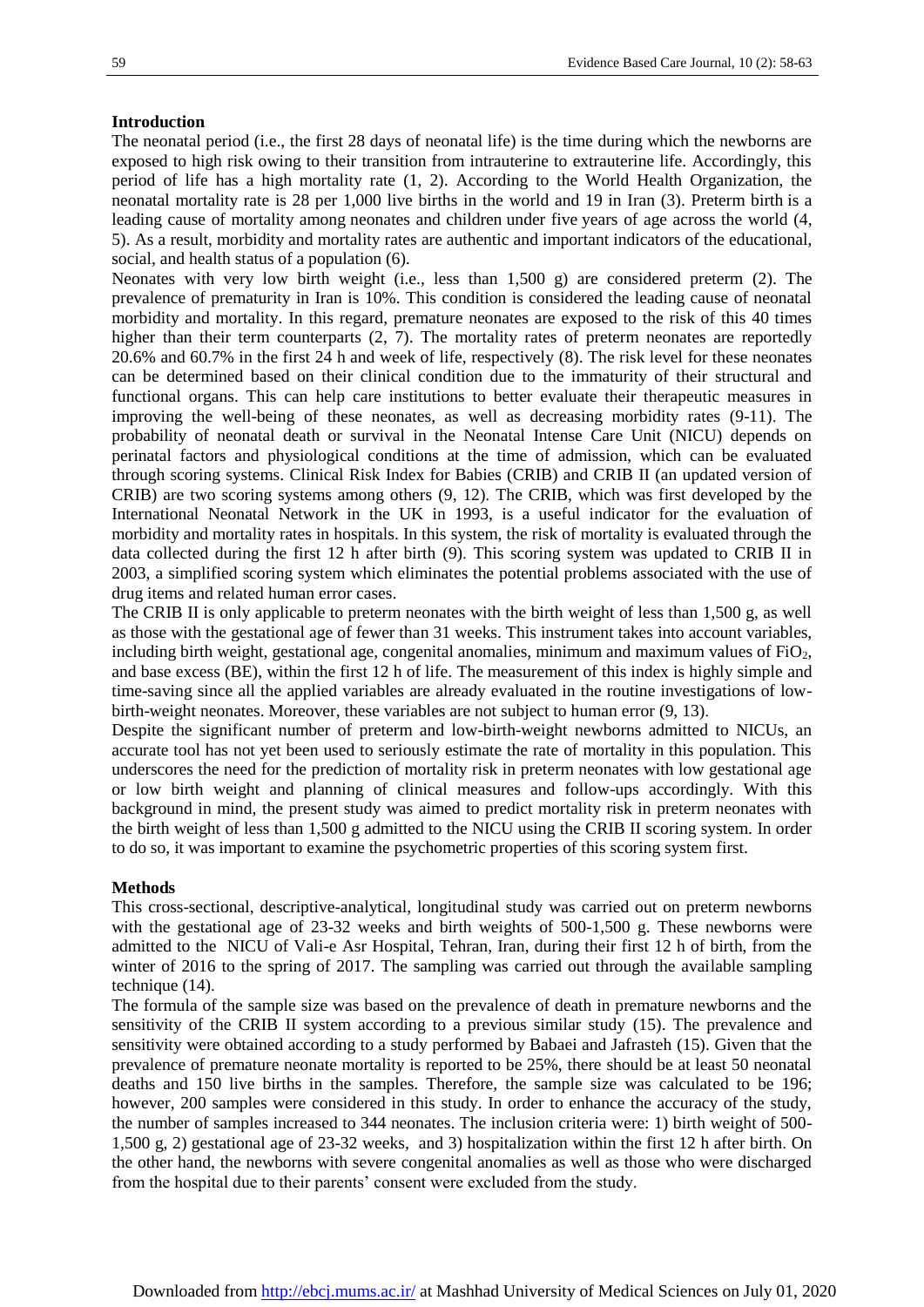In this study, the CRIB II was calculated based on the scores of the items related to neonatal gender, birth weight (measured by the SECCA digital weight scaling instrument), gestational age (estimated according to the last day of maternal menstruation, registered in her obstetrical file), temperature, base excess, and congenital anomalies. The overall CRIB II scores were calculated based on the score ranges defined by Parry et al. (16). In this research, to determine the validity of the questionnaire, the face validity was evaluated based on the opinion of 5 experts (i.e., three neonatologists, two professors of the School of Nursing and Midwifery, and two nurses working in the NICU), in terms of ambiguous points and inappropriate terms translated into Persian. Moreover, predictive validity was evaluated by determining the association of birth weight, intrauterine age, gender, and hyper or hypothermia with the prognosis of premature neonatal death in the NICU.

The neonates involved in the present study were evaluated and observed in the first 24 h after birth. The validity of the scores was evaluated and recorded according to the outcome (i.e., death). The sensitivity, specificity, and cut-off point of the CRIB II were calculated, in addition to the positive and negative predictive values and positive likelihood ratio.

After the collection of the necessary information, the data entry and analysis were carried out using SPSS software (version 23). The data were analyzed according to the aims of the study by the Chisquare test and independent t-test. In addition, the beta-coefficient and odds ratio were derived from linear logistic regression tests. A p-value less than 0.05 was considered statistically significant. The receiver operating characteristics (ROC) curve analysis was conducted in order to estimate the cut-off point.

Before the study, the approval of the ethics committee was gained under IR.SBMU.PHNM.1395.682. In addition, verbal and written consent was obtained from the parents of the involved neonates.

## **Results**

This study was conducted on 344 neonates, including 181 (53%) boys and 163 (47%) girls, for whom the CRIB II scoring system was completed. Out of this population, 253 cases survived within the first 24 h of life, while 91 subjects passed away. A total of 131 (52%) surviving neonates were boys and the rest were girls. Therefore, based on the results of the Chi-square test, there was no significant difference between the girls and boys regarding the survival or mortality rate  $(P=0.66)$ .

The mean CRIB II scores for the surviving and non-surviving neonates are shown in Table 1. Based on the results, the mean was significantly higher in the surviving group than in their non-surviving counterparts. In the ROC curve analysis (Figure 1), the area under the ROC curve was calculated as

| n after birth    |        |                            |             |  |  |
|------------------|--------|----------------------------|-------------|--|--|
| CRIB score       | Number | Mean $\pm$ SD <sup>*</sup> | $P-value**$ |  |  |
| <b>Survivors</b> | 253    | $6.1 \pm 2.6$              | 0.001       |  |  |
| Non-survivors    | 91     | $10.2 \pm 3014$            |             |  |  |

| Table 1. Mean of Clinical Risk Index for Babies II in surviving and non-surviving neonates in the first 24 |
|------------------------------------------------------------------------------------------------------------|
| h after birth                                                                                              |

CRIB: Clinical Risk Index for Babies

\*Standard Deviation

\*\*t-test



**Figure 1. Receiver operating characteristics curve for the prediction of neonatal mortality by Clinical Risk Index for Babies II scoring system**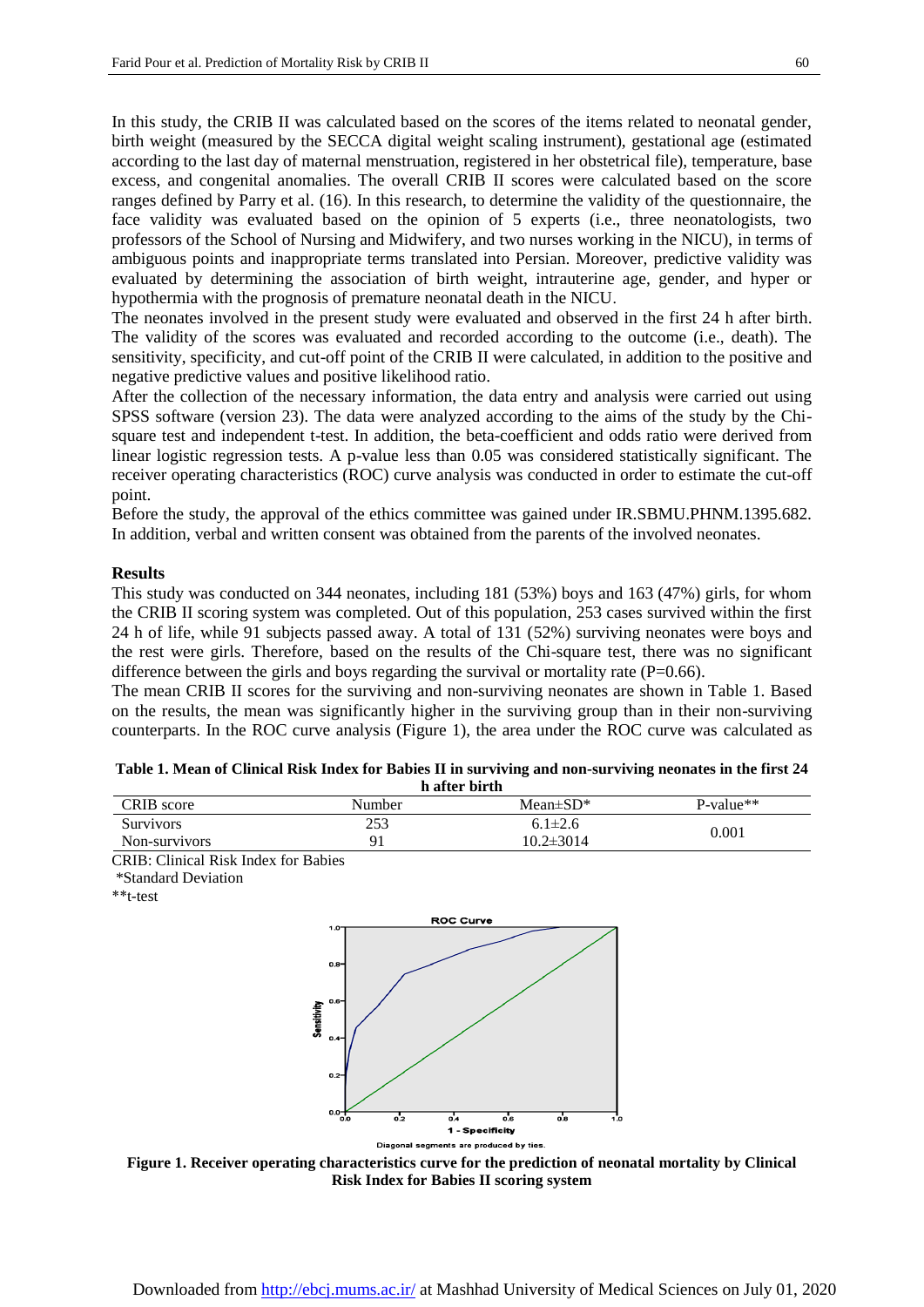**Table 2. Area under receiver operating characteristics curve and the efficacy of Clinical Risk Index for Babies II**

| $AUC^*$                | $SD**$ | P-value | ∩T*** |            |  |
|------------------------|--------|---------|-------|------------|--|
|                        |        |         | Upper | Lower      |  |
| 0.84                   | 0.02   | 0.001   | 0.79  | $\rm 0.88$ |  |
| * Area under the curve |        |         |       |            |  |

\*\*Standard Deviation

\*\*\*Confidence Interval

## **Table 3. Sensitivity and specificity of Clinical Risk Index for Babies II scoring system based on Youden's**

|                                        |                | index                         |                 |                 |
|----------------------------------------|----------------|-------------------------------|-----------------|-----------------|
| CRIB II<br>$^{cc}$<br>cut-off<br>point | σт<br>עפ       | $\cdot$ $\sim$<br>Specificity | ouden'<br>Index | sensitivity     |
| 8.50                                   | $\overline{ }$ | 7c<br>V. 70                   | $\sim$<br>v.JJ  | $- -$<br>v. 1 J |

| Table 4. Association of some neonatal variables with death odds in neonates |         |        |       |  |
|-----------------------------------------------------------------------------|---------|--------|-------|--|
| <b>OR</b>                                                                   | P-value | 95% CI |       |  |
|                                                                             |         | Lower  | Upper |  |
| 0.92                                                                        | 0.73    | 0.56   | 1.48  |  |
| 1.09                                                                        | 0.81    | 0.61   | 1.84  |  |
| 2.70                                                                        | 0.35    | 0.44   | 9.60  |  |
| 0.89                                                                        | 0.20    | 0.74   | 1.06  |  |
| 0.99                                                                        | 0.001   | 0.00   | 0.99  |  |
| 1.67                                                                        | 0.001   | 0.51   | 1.88  |  |
|                                                                             |         |        |       |  |

GA: gestational age

BA: Base Excess

0.840 (Table 2). According to the analysis, the efficacy of the CRIB II scoring system was at an adequate level (P<0.001).

Based on the Youden's index, the CRIB II cut-off point was 8.5 (Table 3). Youden's index indicates the optimal sensitivity and specificity cut-off points. Furthermore, the positive and negative predictive values of the CRIB system were estimated at 54.9% and 89.6%, respectively. Therefore, it could be concluded that 55% of the neonates did not survive, while 90% of them survived according to the evaluated scores. With regard to the predictive values of CRIB II, the positive and negative likelihood ratios were obtained as 3.43 and 0.32, respectively.

Logistic regression was utilized to evaluate the association of neonatal mortality with the given variables. The results revealed a significant association between birth weight and mortality outcome. In this respect, the odds of death in neonates increased with a decrease in neonatal weight (OR=0.996, P<0.001). However, neonatal mortality showed no significant correlation with neonatal gender (OR=0.92, P=0.70), gestational age (OR=1.96, P=0.81), body temperature (OR=0.20, P=0.35), and base excess (OR=0.89, P=0.30). However, a significant correlation was observed between the CRIB score and mortality outcome. In this regard, an increase in the CRIB score coincided with a 0.67 increase in the rate of death (OR=1.67, P<0.001; Table 4).

## **Discussion**

The results of the present study were indicative of an elevation in the risk of preterm neonatal mortality in the first 24 h after birth with the increase in the mean CRIB score. In this study, the mean scores of CRIB were obtained as 6.12 and 10.28 for the surviving and non-surviving neonates, respectively. However, in other studies, these scores were reported as 4.5-6.8 and 5.8-9.8, respectively (15, 17). This difference indicates that at-risk neonates with higher CRIB II scores were kept alive in this research environment.

In the present study, the area under the curve (AUC) was 84%. In another study performed by Babaei et al., the AUC was reported as 85%, which is in line with the results of the present study (15). In similar studies, the AUCs of 91%, 92%, and 96% were reported (16, 18, 19). In a study by De Felice et al., the sampling population included neonates with a birth weight of less than 1,500 g or gestational age of fewer than 31 weeks. In the mentioned study, the CRIB final scoring, gestational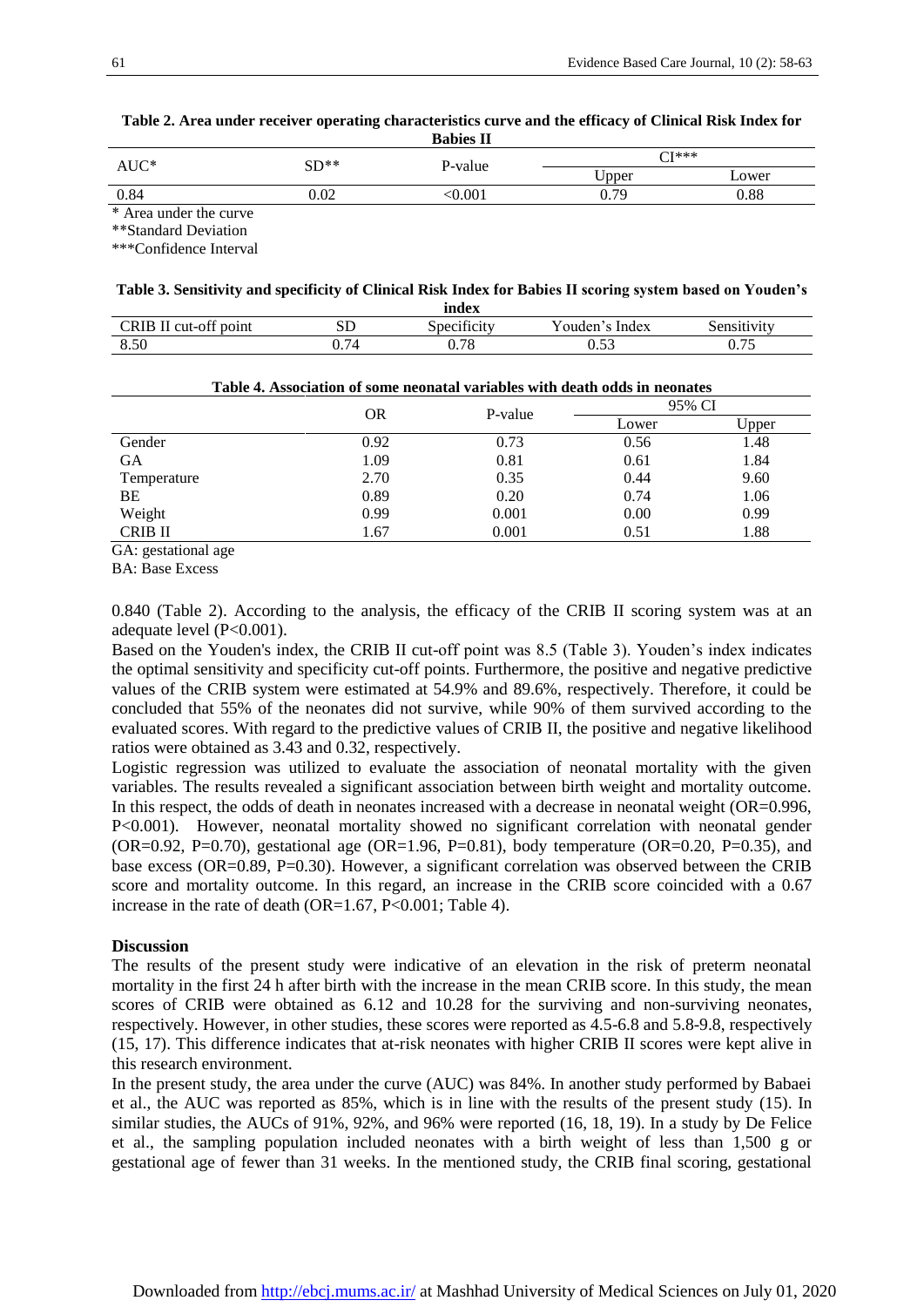age, and birth weight were evaluated for mortality prediction in neonates. The AUC was reported as 92%, which was indicative of the accuracy and predictive power of this tool (20).

In the present research, the sensitivity and specificity of CRIB II were obtained as 75% and 78%, respectively, with a cut-off point of 8.5. Accordingly, the tool successfully exhibited a prediction accuracy of 75%. In other studies, sensitivity and specificity were reported as 82% and 50% for a cut-off point of 13 and 94.9% and 82.4% for a cut-off point of 11, respectively (18, 19, 21). This cut-off point was obtained as 6.5 and 7 by Babaei et al. and Fouladinejad et al., respectively (15, 22). Although none of these studies calculated sensitivity and specificity, sensitivity is an indicator of true positive rate, whereas specificity is an indicator of true negative rate.

The results of the present study showed that the CRIB II scoring system had a positive predictive value of 55% and a negative predictive value of 89.6%. Khosravi et al. reported positive and negative predictive values of 65% and 72% for CRIB II, respectively (21). In other words, 65% of the cases did not survive despite high CRIB scores, while 72% of them survived in spite of obtaining low scores. Positive and negative predictive values determine false-positive and false-negative cases or the accuracy of the utilized tool without human interpretation and intervention

In this study, neonate variables, such as weight and overall CRIB II, were significantly associated with neonatal mortality in the first 24 h after birth. However, neonatal mortality showed no significant correlation with body temperature, base excess, and gestational age. The results of some studies have shown that vital variables, such as *first- and fifth-*minute *APGAR* scores, gestational age, duration of hospitalization (15), birth weight (i.e., less than 1,500 g), and respiratory distress syndrome (22) are correlated with the outcome of neonatal mortality. In this regard, it can be said that the prospective nature of the study and the incomplete recording of some information may be the cause of the difference between the findings of this research and those of similar studies. In this research, there was a small number of premature newborns in a tertiary and referral center which means that the obtained results should not be extended throughout the country*.*

### **Implications for Practice**

The sensitivity and specificity of the CRIB scoring system, as well as its cut-off point, were found to be acceptable based on the results of the present study and similar studies. Moreover, a better cut-off point was obtained in this study, compared with those in other studies. Therefore, this scoring system can be regarded as a useful tool for the prediction of mortality in neonates at the risk of death. Furthermore, the measurement of this index during the first 12 h after birth is highly simple and timesaving; consequently, its result can be used in routine investigations.

It seems crucial to perform further studies with a larger sample size and in different hospitals at various levels of care all over Iran to determine the accuracy and precision of the tool and determine a more accurate score limit for the prediction of the mortality outcome in neonates.

### **Acknowledgments**

This article is a part of a thesis entitled "Mortality prediction risk in preterm newborns based on CRIB II Scoring System" submitted in partial fulfillment of the requirement for a degree of master of science in neonatal intensive care nursing. The approval of the ethics committee was obtained under IR.SBMU.PHNM.1395.682. The authors would like to thank the authorities at Vali-e Asr Hospital, Tehran, Iran, as well as the hospital staff.

## **Conflicts of Interest**

None declared.

## **References**

- 1. Fazli SM, Mohamadzadeh A, Salari M, Karbandi S. Comparing the effect of non-nutritive sucking and abdominal massage on feeding tolerance in preterm newborns. Evid Based Care. 2017;7(1):53-9.
- 2. Kliegman RM, Behrman RE, Jenson HB, Stanton BM. Nelson textbook of pediatrics e-book. 8<sup>th</sup> ed. Amsterdam, Netherlands: Elsevier Health Sciences; 2019.
- 3. Safer MP. Neonatal and perinatal mortalit. Geneva: World Health Organization; 2007.
- 4. Blencowe H, Cousens S, Oestergaard MZ, Chou D, Moller AB, Narwal R, et al. National, regional,